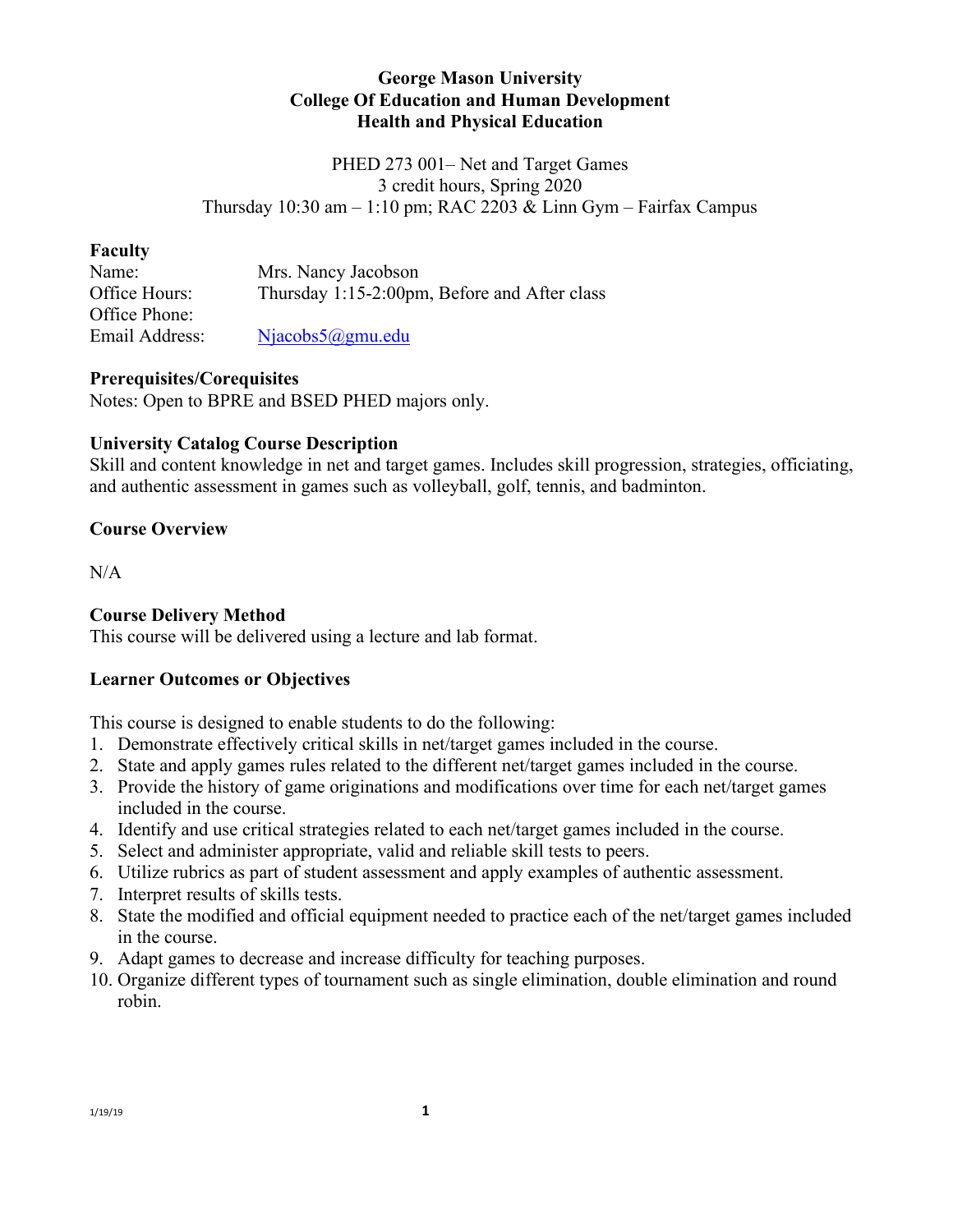# **Professional Standards**

Further, upon completion of this course, students will meet the following professional accreditation standards:

National Standards for Initial Physical Education Teacher Education (2017), SHAPE America

| Standard 1: Content and       | Physical education candidates1 demonstrate an understanding of          |
|-------------------------------|-------------------------------------------------------------------------|
| Foundational Knowledge        | common and specialized content, and scientific and theoretical          |
|                               | foundations for the delivery of an effective preK-12 physical education |
|                               | program                                                                 |
| Standard 2: Skillfulness and  | Physical education candidates are physically literate individuals who   |
| <b>Health-Related Fitness</b> | can demonstrate skillful performance in physical education content      |
|                               | areas and health-enhancing levels of fitness.                           |
| Standard 3: Planning and      | Physical education candidates apply content and foundational            |
| Implementation                | knowledge to plan and implement developmentally appropriate             |
|                               | learning experiences aligned with local, state and/or SHAPE             |
|                               | America's National Standards and Grade-Level Outcomes for K-12          |
|                               | Physical Education through the effective use of resources,              |
|                               | accommodations and/or modifications, technology and metacognitive       |
|                               | strategies to address the diverse needs of all students.                |
| Standard 4: Instructional     | Physical education candidates engage students in meaningful learning    |
| Delivery and Management       | experiences through effective use of pedagogical skills. They use       |
|                               | communication, feedback, technology, and instructional and              |
|                               | managerial skills to enhance student learning.                          |
| Standard 5: Assessment of     | Physical education candidates select and implement appropriate          |
| <b>Student Learning</b>       | assessments to monitor students' progress and guide decision making     |
|                               | related to instruction and learning.                                    |
| Standard 6: Professional      | Physical education candidates demonstrate behaviors essential to        |
| Responsibility                | becoming effective professionals. They exhibit professional ethics and  |
|                               | culturally competent practices; seek opportunities for continued        |
|                               | professional development; and demonstrate knowledge of                  |
|                               | promotion/advocacy strategies for physical education and expanded       |
|                               | physical activity opportunities that support the development of         |
|                               | physically literate individuals.                                        |

#### **Recommended texts**

Graham, George. Holt/Hale, Shirley Ann. Parker, Melissa 2012. *Children Moving 9th Edition*. New York, NY: McGraw Hill.

#### **Course Performance Evaluation**

Students are expected to submit all assignments on time in the manner outlined by the instructor (e.g., Blackboard, Tk20, hard copy).

Students are solely responsible for submitting assignments on time and for obtaining any class information from classmates on lecture notes, updates, changes of calendar and handouts due to absences.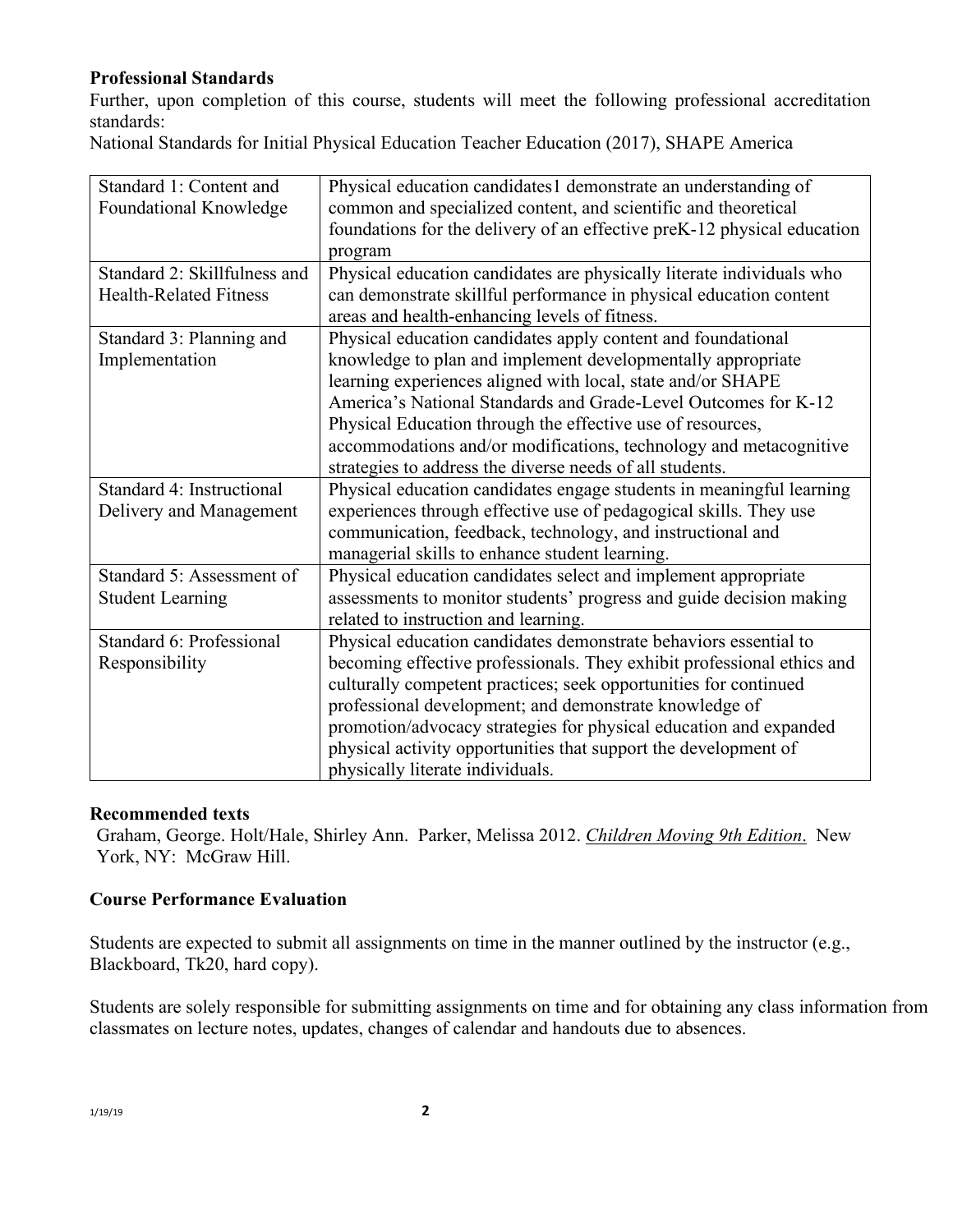Assignments (due before class begins) and tests must meet deadlines or no credit is earned. Computer and printer failures are not excused. Advance approval from the professor is needed for exceptions. Only extreme emergencies and university-sponsored functions are exempt from this policy.

Your GMU email address and Blackboard are required in this class. You will retrieve assignments and course materials from these sites.

# **Assignments and/or Examinations**

**Requirement #1** - Sport Specifications Informational Worksheets (5 pts each)

- Worksheets should be completed prior to each introductory class lecture of that specific activity. [See *Tentative Class Schedule* - due dates noted].
- Worksheets are due before class begins. Worksheets submitted after lecture begins will not receive credit! If you expect to be absent, it is your responsibility to turn in the worksheets prior to class.
- You are on your honor to complete each worksheet in preparation for lesson to be covered. Worksheets are not intended to be "busy work" but an overall preparation for upcoming lessons/lectures, to reinforce class topics as well as something you could refer to in the future.

**Requirement #2** Related Critical Elements Activity Presentation 200 points **-** Each student in their assigned Critical Element Skill group will develop and present an assigned skill or activity themed presentation that relates to their assigned Critical Elements

- Each student will prepare & present one presentation using the criteria observed and experienced from the model presentation
- Skill or Activity Themed Presentation Choices Ideas for related activities could be taken from related texts, books, pecentral.com, or any suitable resource with credit to the source (or create your own)
- Student presenting is responsible for ALL aspects of the presentation [specific information will be reviewed during class]

# **General Presentation Information**

Presentation and development of an activity:

- Example a lead-up activity, practice/drill or progressive game (presentation objectives should relate to skill criteria assigned)
- Make constant referrals/cues during your presentation of your activity's relevance to the assigned skill
- As you plan, develop presentations/lessons to insure maximum on-task time/participation/activity time for each student - *strive for maximum student involvement.*
- Be creative, innovative, and resourceful as you plan and implement the presentation.
- Assigned presentation groups and activity will be distributed during second- or third-class session
- Your presentation group will teach lesson to remainder of class.
- Expect the Presentation to be 20-30 minutes in length. The actual length of time may change.

**Requirement #3** - Mid-Term Exam 100 Points

• Multiple-choice, comprehensive to include classroom lecture, discussion, worksheets, above requirements & text reading references.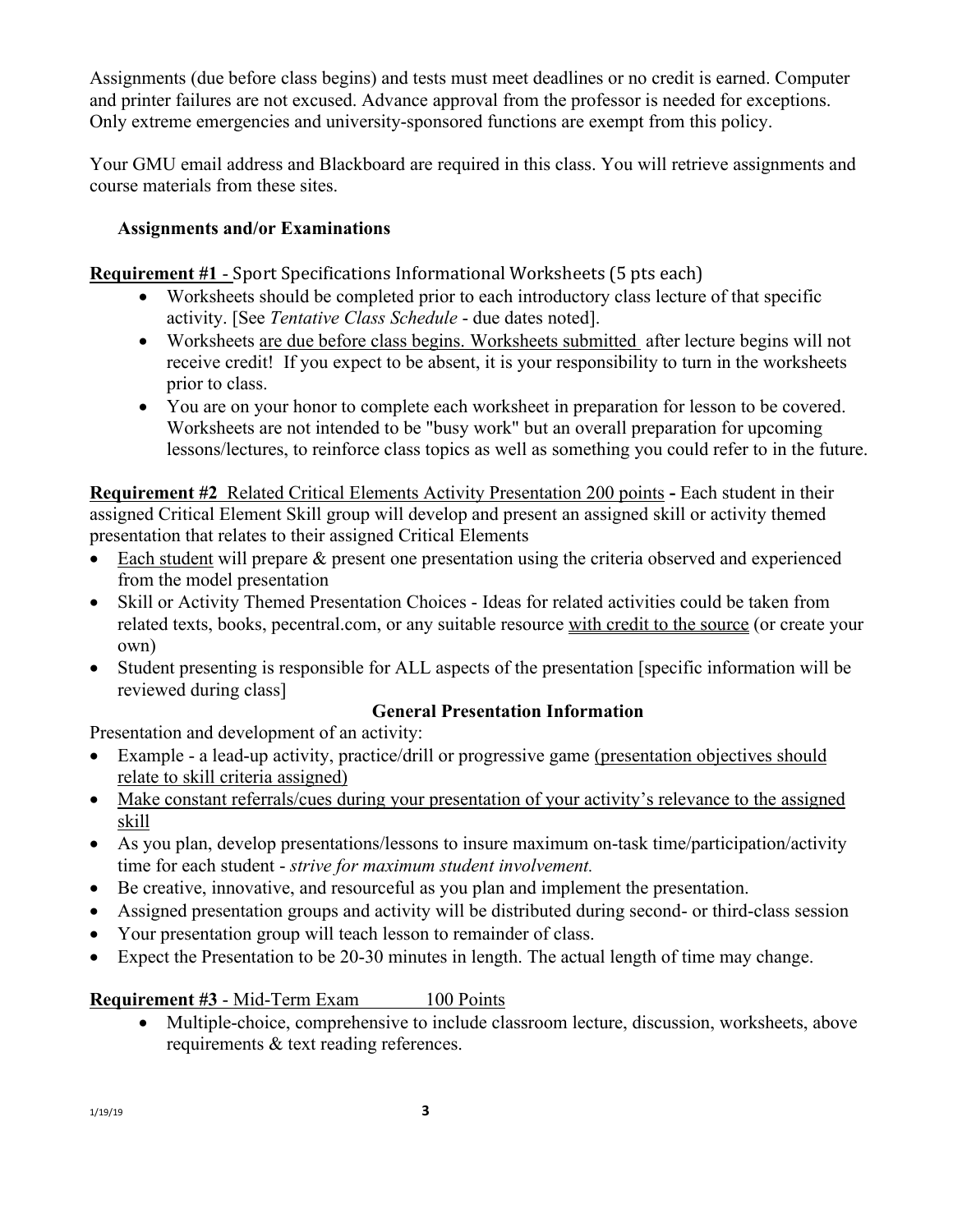# **Requirement #4** Motor Skills Development [10%] 100 points

As pre-service teachers and future physical educators, you should have developed or will develop the critical elements needed to present the basic skills of the activities involved with this course. You will be assessed throughout this course on the motor skills relative to volleyball, tennis, badminton, table tennis, bowling and golf. *Students not reaching the competency level will be given an incomplete and will be given a specific time frame and guidance to improve their motor skills. This could include intense practice and/or enrolling in an activity class that reinforces and improves the skills to the indicated competency level. At that time, student will be re-evaluated for their motor skill. If student does not reach the competent level, student will receive and F and will need to retake the course.* Rubric located on Blackboard.

# **Requirement #5** FINAL EXAM Written Objectives 200 Points

• Multiple-choice, comprehensive to include classroom lecture, discussion, worksheets, above requirements & text reading references.

# **Requirement #6** - Out of Class Activities **-** 25 points each

- $\checkmark$  Each student will play a minimum of 9-hole round of golf at a reputable golf course [not miniature golf!] and keep score. Upon completion, student will submit their scorecard issued by the golf course to suit the requirement. Please know and understand the rules and etiquette of the course you are playing.
- $\checkmark$  Each student will bowl 3 games at a reputable bowling establishment and keep score [Score sheets will be available on Blackboard for use during activity]. Upon completion, student will submit their score sheet as well as some official paperwork indicating the bowling establishment [score sheet from the establishment, computer printout of games scores, etc.] to suit the requirement.

**You are on your honor to complete each activity in a professional manner. Have fun, learn and bear in mind that you are a patron, future physical educator and representative of Mason CEHD RHT.**

•

# **Other Requirements**

Participation - (10 points/class attended – [5 points for lecture, 5 points for labAttendance at all classes is expected. This is a hands-on, participatory course – you expected to be in attendance. Absenteeism will be reflected in one's final grade.

- Based on quality and quantity of daily participation, behavior, attitude, individual growth and group work in all classes.
- Class periods have been arranged into discussion and activity sessions. **Please be sure to come prepared to each class period dressed and ready for active participation in a variety of activities.**
- **Students are expected to dress appropriately for activity-athletic attire and shoes. Tank tops, jeans, hats, cut off shirts or shorts, middriffs, offensive logos or designs are not permitted. Points will be deducted for inappropriate dress.**
- Based on assignments of various kinds related to readings, discussions and questions/issues.
- The following will be used:
	- o 5 points for each lecture attended,
	- o 5 points for each lab attended

1/19/19 **4**

<sup>•</sup>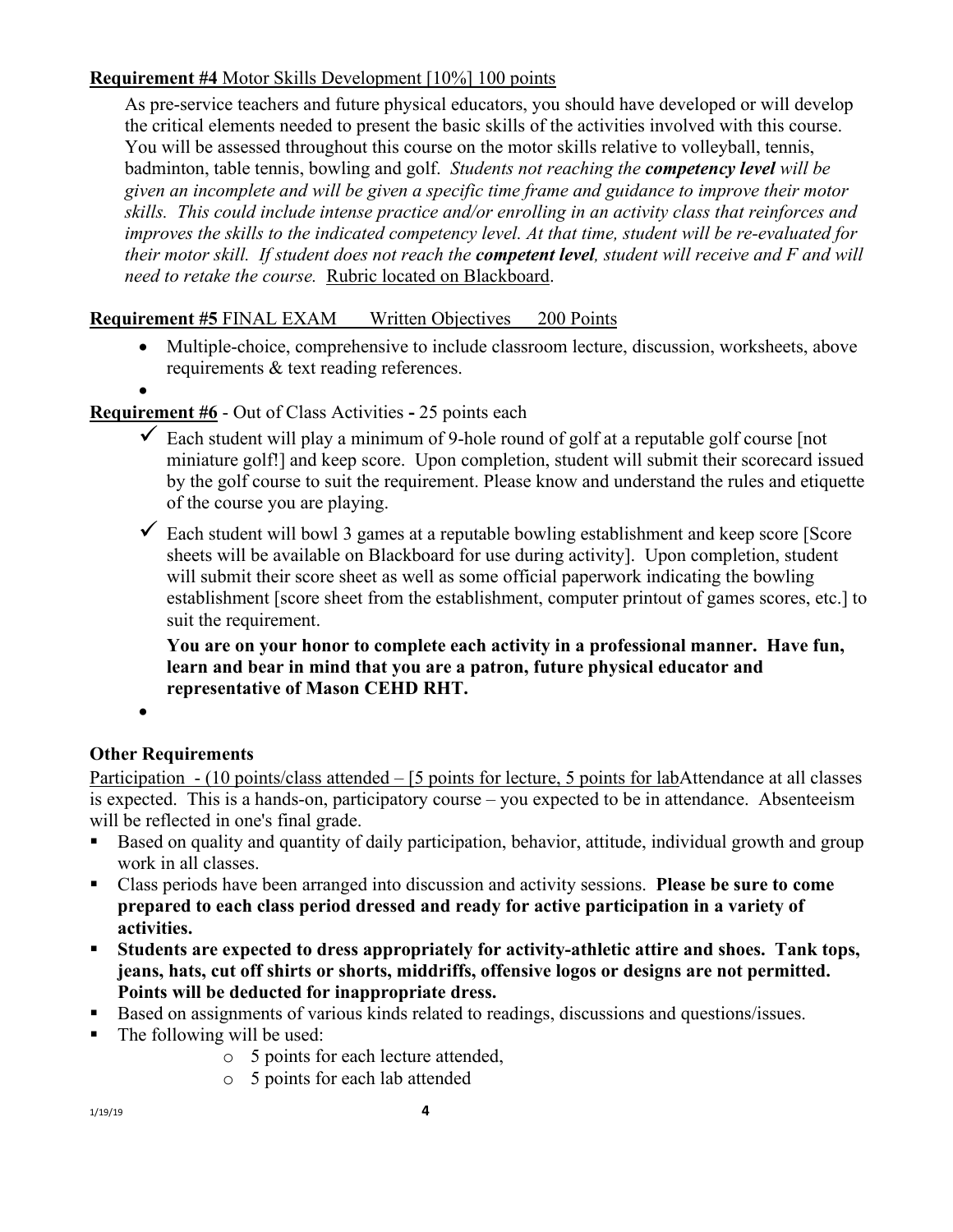- o Two "early departures" = 1 absence
- o Two points for in appropriate dres

#### Overview:

| <b>TOTAL</b>                                                       | <b>690 Points</b>                             |
|--------------------------------------------------------------------|-----------------------------------------------|
| Final Exam                                                         | 200                                           |
| $\checkmark$ Motor Skills Development                              | 100                                           |
| $\checkmark$ Related Critical Elements Activity Group Presentation | 200                                           |
| $\checkmark$ Worksheets [8]                                        | 40                                            |
| $\checkmark$ Mid Term Exam                                         | 100                                           |
| $\checkmark$ Out of Class Activities                               | 50                                            |
| $\checkmark$ Participation [15 classes]                            | 150 Points Attendance = $10$ points per class |

#### **Grading (***Rubrics for each assignment noted above are definitively displayed on Blackboard site)*

| $A = 94-100\%$      | $C_{\pm} = 77 - 79\%$ |
|---------------------|-----------------------|
| $A - 90 - 93\%$     | $C = 74-76%$          |
| $B_{+} = 87 - 89\%$ | $C_{-}$ = 70-73       |
| $B = 84-86%$        | $D = 60 - 69\%$       |
| $B - 80 - 83\%$     | $F =$ Less than 60%   |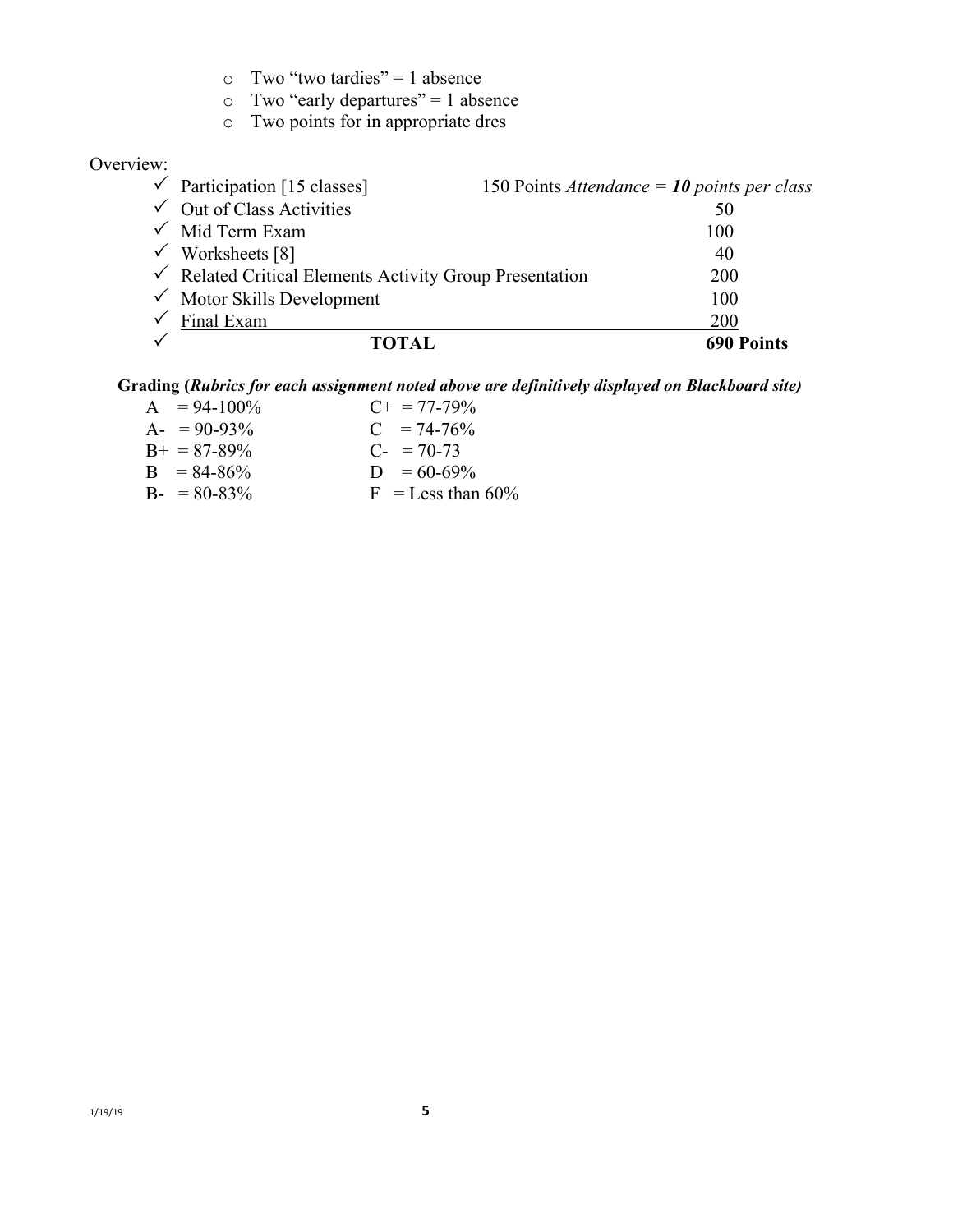# **Class Schedule PHED 273 Agenda - Spring 2019**

|                       | Note: Faculty reserves the right to alter the schedule as necessary, with notification to students. |                                                                        |           |                                                                   |
|-----------------------|-----------------------------------------------------------------------------------------------------|------------------------------------------------------------------------|-----------|-------------------------------------------------------------------|
| Date                  |                                                                                                     | <b>Topics</b>                                                          |           | <b>READINGS/ASSIGNMENTS DUE</b>                                   |
|                       | L                                                                                                   | Introduction - Class protocols, Review of Syllabi/Agenda               | A         | Volley/Striking Skills - Volleyball Activity Reference            |
|                       | L                                                                                                   | Net Games [pp] - Locomotor Travel/Space Awareness,                     |           | <b>Material located on Blackboard</b>                             |
|                       |                                                                                                     | <b>Effort &amp; Relationships Skills</b>                               |           |                                                                   |
|                       | L                                                                                                   | Sport to Skill [C] - Instructional Skill Themes                        |           |                                                                   |
| 1                     | L                                                                                                   | Worksheet Req. review (Activity, Skill) - procedure,                   |           |                                                                   |
| 1/23<br>Striking      |                                                                                                     | expectations                                                           |           |                                                                   |
| <b>Skills</b>         | A                                                                                                   | Equipment Preparation - set up standards in Cage Gym<br>- set up teams |           |                                                                   |
|                       | A                                                                                                   | Sample Progression of Activities that lead up to                       |           |                                                                   |
|                       |                                                                                                     | Volleyball [activity]                                                  |           |                                                                   |
|                       | A                                                                                                   | Related activity - Rally Volleyball                                    |           |                                                                   |
|                       | L                                                                                                   | Curriculum Overview/Review - ES, MS, HS                                | $\bullet$ | Volley/Striking Skills - Volleyball Activity Reference            |
|                       | L                                                                                                   | Visual Tracking [pp]                                                   |           | <b>Material located on Blackboard</b>                             |
| $\mathbf{2}$<br>1/30  | L                                                                                                   | <b>Related Critical Elements (Striking) Review</b>                     |           |                                                                   |
| <b>Striking</b>       |                                                                                                     |                                                                        |           |                                                                   |
| <b>Skills</b>         | A                                                                                                   | Equipment Preparation - set up standards in Cage Gym<br>- set up teams |           |                                                                   |
|                       | A                                                                                                   | Related activity - Rally Volleyball                                    |           |                                                                   |
|                       | L                                                                                                   | Sample Progressive activities & modifications to                       | $\bullet$ | Volley/Striking Skills - Volleyball Activity Reference            |
|                       |                                                                                                     | Volleyball                                                             |           | <b>Material located on Blackboard</b>                             |
|                       | L                                                                                                   | <b>Timed Games/Activities [pp]</b>                                     |           | Net Sport Specifications Volleyball worksheet review              |
| 3<br>2/6              | L                                                                                                   | Related Critical Elements (Striking) Review - Striking                 | A         | <b>Related Critical Elements (Striking) ACTIVITY Group</b>        |
| <b>Striking</b>       |                                                                                                     | <b>Skills Critical Elements</b>                                        |           | <b>Presentation #1</b>                                            |
| <b>Skills</b>         | A                                                                                                   | Related activity - overhead, forearm pass drill, "Serve                |           |                                                                   |
|                       |                                                                                                     | Em Up", "Crazy Volleyball", "Score-Score-Score"                        |           |                                                                   |
|                       | A                                                                                                   | Teaching game rules, scoring and rotational procedure                  |           |                                                                   |
|                       |                                                                                                     |                                                                        | $\bullet$ | Volley/Striking Skills - Volleyball Activity Reference            |
|                       | L                                                                                                   | In class activity - development of a Round Robin                       |           | <b>Material located on Blackboard</b>                             |
|                       |                                                                                                     | Tournament                                                             | L         | Net Sport Specifications Volleyball worksheet due                 |
| 2/13                  | A                                                                                                   | Distribute Volleyball activity groups - Related activity,              |           |                                                                   |
| <b>Striking</b>       |                                                                                                     | drills & progressions, teaching game rules, scoring and                | A         | Assessment Practice for students during Round Robin               |
| <b>Skills</b>         |                                                                                                     | procedure                                                              |           | Tournament [& Wallyball?]                                         |
|                       | A                                                                                                   | Team Play procedures/expectations                                      |           |                                                                   |
|                       | A                                                                                                   | Heart Rate Volleyball                                                  |           |                                                                   |
|                       | A                                                                                                   | <b>Underhand Toss Specifications Bocce Ball, Horseshoes &amp;</b>      | L         | Throwing & Catching / Bowling Activity Reference                  |
|                       |                                                                                                     | <b>Bowling worksheet review</b>                                        |           | Material located on Blackboard                                    |
| 5                     | A                                                                                                   | <b>Related Critical Elements (T/C) Review</b>                          | L         | <b>Underhand Toss Specifications Bocce Ball, Horseshoes &amp;</b> |
| 2/20<br><b>Target</b> | A                                                                                                   | Bowling - Related activity, drills & progressions, teaching            |           | <b>Bowling worksheet due</b>                                      |
| <b>Skills</b>         |                                                                                                     | game rules, scoring and procedure                                      |           | A Related Critical Elements (T/C) ACTIVITY Group Presentation     |
|                       |                                                                                                     |                                                                        | #2        |                                                                   |
|                       | L                                                                                                   | Sample Progression of Activities that lead up to Bowling               | A         | Throwing & Catching / Bowling Activity Reference                  |
| 6                     |                                                                                                     | [activity]                                                             |           | <b>Material located on Blackboard</b>                             |
| 2/27<br><b>Target</b> | A                                                                                                   | Group Activity - Design Target Activity [with guided                   |           |                                                                   |
| <b>Skills</b>         |                                                                                                     | prep] - Bocce Ball, Horseshoes, Disc, "creative" - that                |           |                                                                   |
|                       |                                                                                                     | includes activity rules, scoring and procedures                        |           |                                                                   |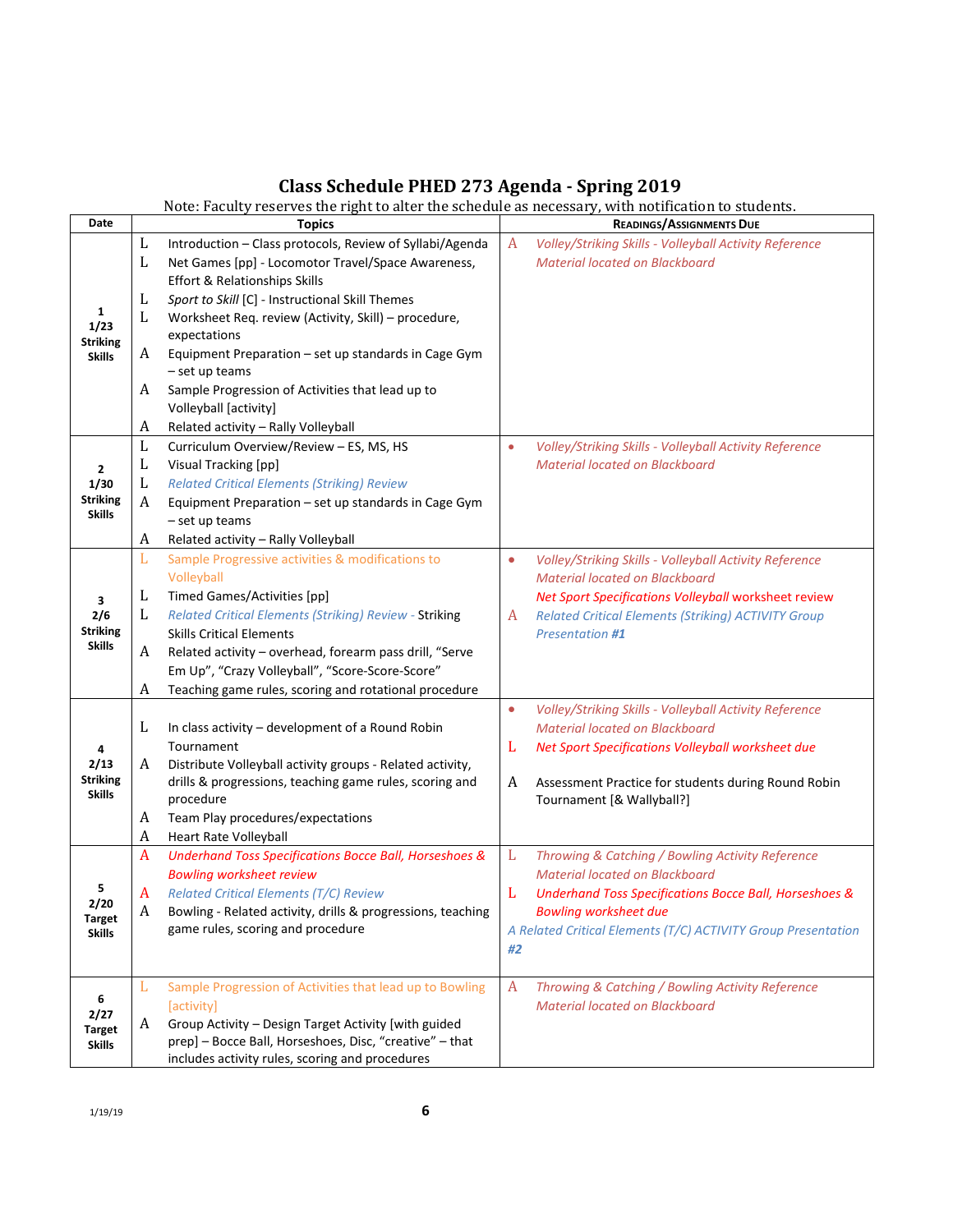| $\overline{ }$<br>3/5<br><b>Target</b><br><b>Skills</b><br><b>LHI</b> | $\bullet$<br>A | <b>Related Critical Elements (LHI) Review</b><br>Group Developed LHI Target Activity [with guided prep] -<br>golf, croquet, "creative" - that includes activity rules,<br>scoring and procedures                                                                                                        | Throwing & Catching / Bowling Activity Reference<br>$\bullet$<br><b>Material located on Blackboard</b><br><b>Mid-term Exam</b>                                                                                                                                                                                       |
|-----------------------------------------------------------------------|----------------|---------------------------------------------------------------------------------------------------------------------------------------------------------------------------------------------------------------------------------------------------------------------------------------------------------|----------------------------------------------------------------------------------------------------------------------------------------------------------------------------------------------------------------------------------------------------------------------------------------------------------------------|
| 3/12                                                                  |                |                                                                                                                                                                                                                                                                                                         | <b>Spring Break</b>                                                                                                                                                                                                                                                                                                  |
| 8<br>3/19<br><b>Target</b><br><b>Skills</b><br><b>LHI</b>             | L<br>L<br>A    | <b>Target Game Specification - Golf worksheet review</b><br>Sample Progression of Activities that lead up to Golf<br>[activity]<br>Golf - Guest Presenter - Tim Weaver                                                                                                                                  | A<br><b>Target Game Specification - Golf worksheet due</b><br><b>Related Critical Elements (LHI) ACTIVITY Group</b><br>A<br><b>Presentation #3</b>                                                                                                                                                                   |
| 9<br>3/26<br>Target<br><b>Skills</b><br>SHI                           | L<br>L<br>A    | Related Critical Elements (SHI) Table Tennis, Pickleball<br><b>Review</b><br>Net Sport Specifications Tennis, Table Tennis, Pickle-ball<br>worksheet review<br>Related activity, drills & progressions - Pickle-ball &<br>Table Tennis - grip, rally, strokes, ready position                           | Short Handled Implements / Tennis, Table Tennis, Pickle-<br>$\bullet$<br>ball Reference Material located on Blackboard<br>Net Sport Specifications Table Tennis, Pickle-ball<br>$\bullet$<br>worksheet due<br>A<br>Related Critical Elements (SHI) Table Tennis, Pickleball<br><b>ACTIVITY Group Presentation #4</b> |
| 10<br>4/2<br>Target<br><b>Skills</b><br><b>SHI</b>                    | L<br>L<br>A    | Net Sport Specifications Tennis, Badminton, Table<br>Tennis, Pickle-ball worksheet review<br><b>Related Critical Elements (SHI) Badminton Review</b><br>Badminton & Table Tennis - drills & progressions,<br>teaching game rules, scoring and procedure                                                 | $\bullet$<br>Short Handled Implements / Tennis, Table Tennis, Pickle-<br>ball Reference Material located on Blackboard<br>Net Sport Specifications Badminton worksheet due<br>٠<br>Related Critical Elements (SHI) Badminton ACTIVITY<br>A<br><b>Group Presentation #5</b>                                           |
| 11<br>4/9<br>Target<br><b>Skills</b><br><b>SHI</b>                    | $\bullet$      | Badminton & Table Tennis - drills & progressions,<br>teaching game rules, scoring and procedure                                                                                                                                                                                                         | Short Handled Implements / Tennis, Table Tennis, Pickle-<br>$\bullet$<br>ball Reference Material located on Blackboard                                                                                                                                                                                               |
| 12<br>4/16<br><b>Target</b><br><b>Skills</b><br>SHI                   | L<br>$\bullet$ | Net Sport Specifications Tennis, Badminton, Table<br>Tennis, Pickle-ball worksheet review<br>Tennis - grip, volley, ground strokes, ready<br>$\circ$<br>position, serve<br>Distribute activity pairings - drills & progressions,<br>procedures, expectations, Tennis Singles/Doubles Play -<br>On court | Net Sport Specifications Tennis worksheet due<br>$\bullet$<br>A<br><b>Related Critical Elements (SHI) Tennis ACTIVITY Group</b><br><b>Presentation TBA</b>                                                                                                                                                           |
| 13<br>4/23<br><b>Target</b><br><b>Skills</b><br>SHI                   | A              | Tennis Guest Presenter on court - Doug Kegerreis                                                                                                                                                                                                                                                        | A<br>Guest Presenter on court                                                                                                                                                                                                                                                                                        |
| 14<br>4/30<br><b>Target</b><br><b>Skills</b><br>SHI                   | L<br>L<br>A    | Sample Progression of Activities that lead up to Tennis<br>[activity]<br>In class activity - development of a Round Robin<br>Tournament<br>Distribute activity pairings -Tennis Singles/Doubles Play<br>- On court                                                                                      | A<br>Assessment Practice for students during Round Robin<br>Tournament                                                                                                                                                                                                                                               |
|                                                                       |                | Final Exam 5/7 Thursday 10:30 - 1:15 PM<br>nn - Douar point procentation [on Blackboard]                                                                                                                                                                                                                | $\Lambda = \Lambda_{\text{c}} + i \Lambda_{\text{c}} + \Lambda_{\text{c}}$                                                                                                                                                                                                                                           |

**Key:**  $pp$  = Power point presentation [on Blackboard] L = Lecture A = Activity Course schedule may change with notification to students.